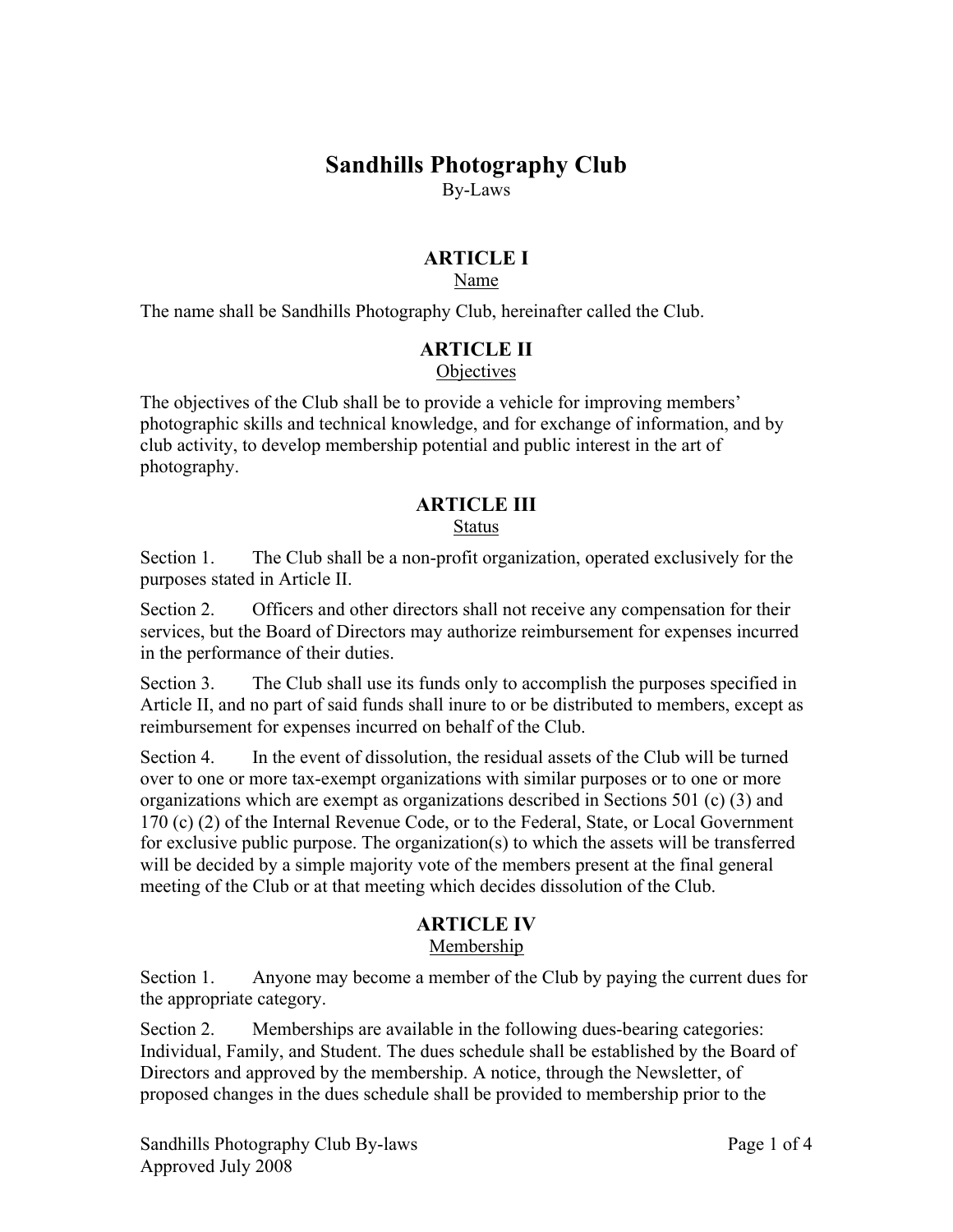meeting at which action is contemplated. The annual dues for the calendar year shall begin on January 1. Such dues may be prorated at the discretion of the Board of **Directors** 

Section 3. Honorary memberships may be approved by the Board of Directors upon nomination by a member. No dues shall be collected from Honorary members.

### **ARTICLE V**

### **Officers**

The officers of the Club shall be the President, Vice President, Secretary, and Treasurer. These officers shall be elected by a majority of the members, present and voting, at the annual meeting. The term of office shall be January 1 through December 31.

#### Duties of the Officers

Section 1. The President shall:

- a. Preside at all meetings of the Club and of the Board of Directors.
- b. Have the authority to establish committees and appoint their chairpersons.
- c. Be an ex officio member of all committees except the nominating committee.

Section 2. The Vice President shall:

- a. Temporarily assume the duties of the President in the absence of the President.
- b. Determine the program for each monthly meeting that is not a Competition.

Section 3. The Secretary shall:

- a. Record the minutes of the general meetings of the Club in which the membership takes any action.
- b. Record the minutes of the meetings of the Board of Directors. The Treasurer's Report shall be included within or attached to the minutes.
- c. Process all email votes received for proposed changes to the by-laws.

Section 4. The Treasurer shall:

- a. Be custodian of the Club's funds and pay all its bills therefrom.
- b. Keep account of all receipts and expenditures.
- c. Have authority on his or her signature alone, to draw funds from the Club's bank account when the amount does not exceed \$500.00. For amounts greater than \$500.00, the expenditure must also be signed by the President or Vice President.
- d. Make a report to the Board of Directors at each meeting thereof, and provide a written copy to the Secretary.
- e. Make a report to the membership no later than the second meeting of the calendar year of all monies received and disbursed during the year and of the financial health of the Club.

# **ARTICLE VI**

#### **Committees**

Section 1. The Board of Directors shall be the elected officers of the Club together with the immediate past President and the appointed Committee Chairpersons.

Sandhills Photography Club By-laws Page 2 of 4 Approved July 2008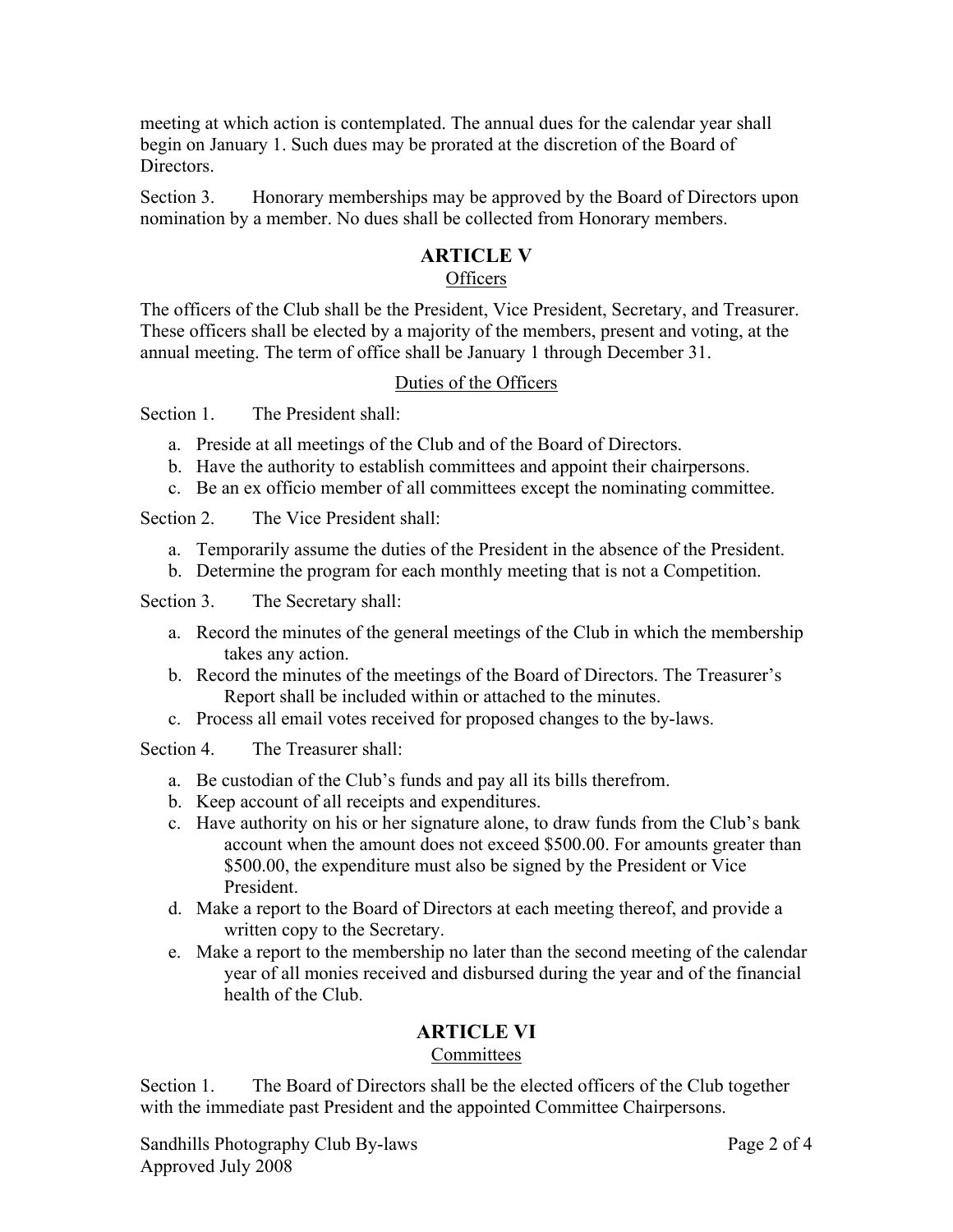Section 2. The Board of Directors shall appoint an Audit committeee of 1-3 members, not including the treasurer. The purpose of this committee shall be to review the treasurer's records, the results to be presented no later than the second meeting of the calendar year.

Section 3. The President shall establish those committees necessary to ensure the efficient operation of the Club. Those committees may include but are not limited to Programs, Competitions, Membership, Newsletter, Publicity, and Hospitality.

# **ARTICLE VII**

### Meetings

Section 1. The Club shall hold at least ten (10) monthly meetings a year, the time and dates to be set by the Board of Directors.

Section 2. The annual meeting of the Club shall be held in conjunction with the regular monthly meeting in November unless otherwise designated by the Board of **Directors** 

Section 3. Publicity regarding the annual and monthly meetings shall be in the earliest possible newsletter.

Section 4. For the transaction of business at Club meetings, a quorum shall be onethird of the dues-paying members.

Section 5. The Board of Directors shall meet monthly or as determined by the Board of Directors.

# **ARTICLE VIII**

### Election of Officers

A Nominating Committee of three (3) members shall be appointed by the President not later than August 1st of each year. No more than one (1) member may be a member of the Board of Directors. The committee shall present a slate of candidates to be announced at the October meeting. No nominee for any position shall be presented without his or her consent to serve, if elected. Nominations may be made from the floor but such a nominee must have previously signified a willingness to serve if elected.

# Replacement of Officers

Offices that become vacant shall be filled by appointment by the Board of Directors; the appointed positions to become elective at the end of the calendar year.

# **ARTICLE IX**

# Amendment of By-laws

The Sandhills Photography Club's By-laws may be amended, repealed or altered, in whole or in part, at any regular meeting by vote of three-fourths of the active members present or voting by email, which must be at least two-thirds of the Club's active membership. Notice of the proposed changes must be presented to the membership at least one regular meeting prior to the vote. Email votes must originate from the email address of record, be sent to the Secretary, and must be received by the Secretary at least two (2) days prior to the meeting at which the vote is to be taken.

Sandhills Photography Club By-laws Page 3 of 4 Approved July 2008